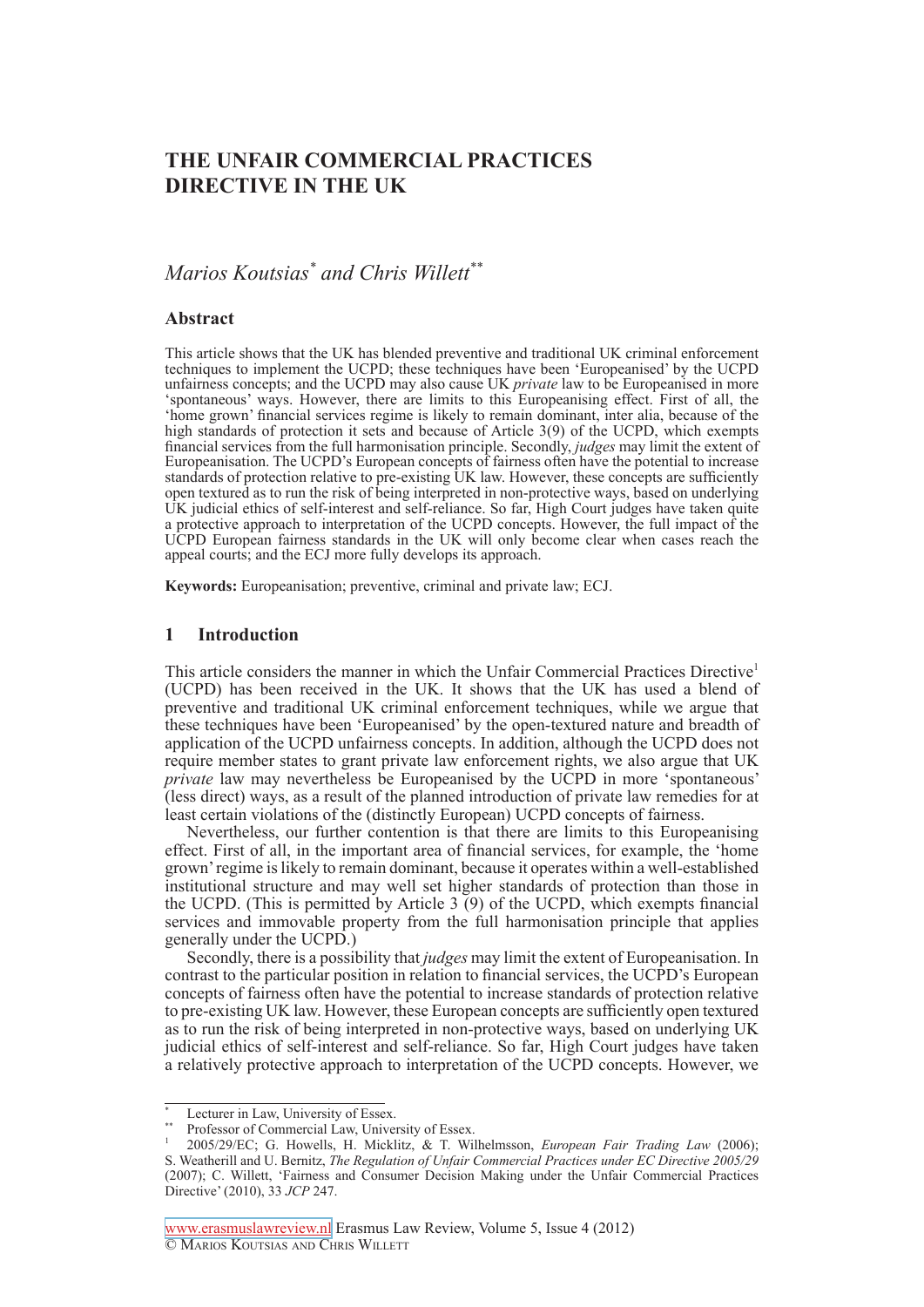will only really have a clear picture as to the impact of European fairness standards in the UK when we hear the views of the appeal courts; and hear more from the ECJ.

## **2 UK Implementation: Techniques and Europeanisation**

#### **2.1 UCPD Unfairness Concepts and Requirements**

As is well known, the UCPD contains general clauses on 'misleading practices' (divided into 'misleading actions' and 'misleading omissions') and 'aggressive practices' (the main operative provisions in practice), as well as an overriding general clause, catching practices that are 'contrary to the requirements of professional diligence'.<sup>2</sup> It seems that this 'professional diligence' clause is intended to encapsulate, but possibly sometimes extend beyond, what would be caught by the general clauses on misleading practices and on aggressive practices.<sup>3</sup> There is also a list of 31 practices that are in all circumstances considered to be unfair, i.e. without application of the above general clauses on misleading and aggressive practices.4

The UCPD requires member states to ensure that there are adequate and effective means to combat the use of practices that are unfair in one of the above ways, including means by which persons or organisations regarded under national law as having a legitimate interest in combating unfair commercial practices may take legal or administrative action against such practices.<sup>5</sup>

### **2.2 Preventive Control**

The UCPD was implemented by the Consumer Protection from Unfair Trading Regulations (CPUTR) 2008.<sup>6</sup> These introduce an injunctive or 'cease and desist' form of preventive control known as an 'enforcement order'. They provide that where a practice is unfair (following the definitions in the UCPD itself), it amounts to a 'Community infringement' under the Enterprise Act (EA) 2002, thereby allowing enforcement authorities to ask a court to issue an 'enforcement order' against the continued use of the practice.

Enforcement orders can be obtained (in the High Court or county court in England, Wales or Northern Ireland or the Court of Session or Sheriff Court in Scotland) against a trader carrying out the practice or likely to carry out the practice.<sup>7</sup> Under EA, s. 213, enforcement orders can be sought by the Office of Fair Trading (OFT), local trading standards authorities and the Department of Enterprise, Trade and Investment in Northern Ireland (all deemed 'general enforcers'). They can also be sought by those

<sup>&</sup>lt;sup>2</sup> Arts  $5-9$ .

<sup>3</sup> See Micklitz, in G. Howells, H. Micklitz, & T. Wilhelmsson (eds.), *European Fair Trading Law* (2006), at 121.

UCPD, Ann. 1.

 $^{5}$  UCPD Art. 11

<sup>2008/</sup>SI/1277. For the full background to implementation of the Directive see  $\leq$ [www.berr.gov.uk/](http://www.berr.gov.uk/consultations/page39674.html) [consultations/page39674.html>](http://www.berr.gov.uk/consultations/page39674.html). See also C. Twigg-Flesner and D. Parry, 'The Challenges Posed by the Implementation of the Directive into Domestic Law – a UK Perspective', in S. Weatherill and U. Bernitz (eds.), *The Regulation of Unfair Commercial Practices under EC Directive 2005/29* (2007); G. Howells, 'The End of an Era – Implementing the Unfair Commercial Practices Directive in the United Kingdom: Punctual Criminal Law Gives Way to a General Criminal/Civil Law Standard', 11 *Journal of Business Law* 183 (2009); H. Collins, 'Harmonisation by Example: European Laws against Unfair Commercial Practices', 73 *Modern Law Review* 89 (2010); C. Willett, 'Unfairness under the Consumer Protection from Unfair Trading Regulations', in J. Devenney, L. Fox O'Mahony, and M. Kenny (eds.), *Unconscionability in European Private Financial Transactions* (2010) 350; J. Williams and C. Hare, 'Early Experiences of the Enforcement of the Unfair Commercial Practices Directive in Scotland', 33 *Journal of Consumer Policy* 377 (2010); P. Cartwright, 'Under Pressure: Regulating Aggressive Practices in the UK', 2011 *Lloyds Maritime and Commercial Law Quarterly* 123; and C. Willett and M. Morgan-Taylor, 'Consumer Protection', in J. Chuah and M. Furmston (eds.), *Commercial and Consumer Law* (forthcoming 2012) 7.8. EA, s. 212 and 217 and CPUTR, Reg. 26; and Willett and Morgan-Taylor, above n. 6.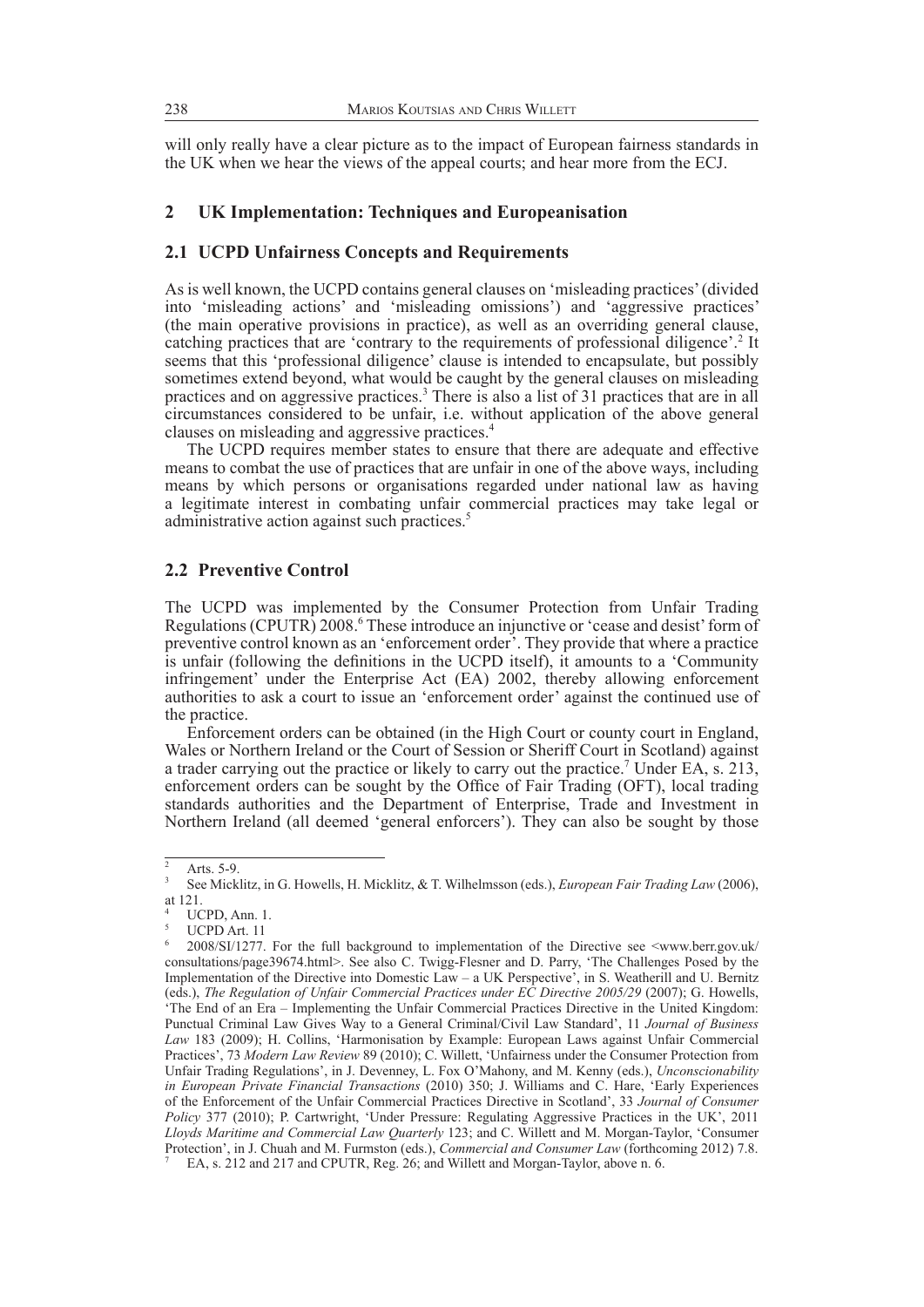designated as enforcers by the Secretary of State (thus far the Civil Aviation Authority, the Information Commissioner, the Rail Regulator, the Gas and Electricity Markets Authority and the Director Generals of Telecommunications, Water, Gas and Electricity for Northern Ireland).<sup>8</sup> Enforcement orders can also be sought by those 'Community enforcers' listed in the Official Journal under Art. 4.3 of the Injunctions Directive<sup>9</sup> (bodies from other Member States). (This is intended to facilitate cross-border cooperation in enforcement.) Finally, they can be sought by Consumer Protection Cooperation Enforcers, such as the Civil Aviation Authority, the Financial Services Authority, Ofcom, ICSTIS and the general enforcers mentioned above.<sup>10</sup>

Enforcement is coordinated by the OFT. The enforcer must consult the trader and the OFT to seek to ensure cessation of the practice.<sup>11</sup> Normally, this consultation period is 14 days, but 7 days is sufficient for an interim order, and if the OFT considers it necessary, consultation can be dispensed with altogether. An enforcer may accept an 'undertaking' that the practice will cease (and, therefore, not proceed to seek an enforcement order).<sup>12</sup>

The OFT issued guidance on the new concepts of unfairness when the law was first passed.13 Of course, it must be emphasised that this guidance represents the OFT view as to how the concepts of unfairness should be understood – it being open to the courts (when cases come before them) to take a different view.

This 'enforcement order' regime for UCPD-based unfair practices fits within a broader regime of preventive control in UK consumer protection. Enforcement orders can also be obtained against other 'Community infringements', that is, actions that represent breaches of standards contained in various other EU directives.14 This would cover, for example, failure to abide by the various information obligations and cancellation rights that are provided for in directives on package travel, consumer credit, doorstep selling and distance selling.15 It also covers selling goods that do not meet the conformity standards in the Consumer Sales Directive (or failing to provide the remedies in the Consumer Sales Directive);<sup>16</sup> the use of terms that are unfair under the Unfair Contract Terms Directive;<sup>17</sup> and breaches of the provisions of the Timeshare, Electronic Commerce and Television Broadcasting Directives.<sup>18</sup>

Enforcement orders can also be obtained against so-called 'domestic infringements'. Essentially, 'domestic infringement' covers a variety of actions that represent breaches of contract, statutory duties, criminal offences and torts that harm 'the collective interests of consumers'.19 The label 'domestic' infringement is used to indicate that the actions in question represent breaches of standards that have been set by domestic law; that is, they have not come from EU law. So it would cover, for example, practices that amount to the criminal offence of harassment of debtors under the Administration of Justice Act (AJA), Section 40; and breaking contracts by not delivering promised goods or services.<sup>20</sup> So quite apart from harassment representing a criminal offence and failure to deliver goods or services giving consumers the right to seek private law remedies for breach of contract, an enforcement order can be issued requiring such conduct to cease in future.

 $\overline{\text{S} = \text{S}1\,2003/1399}$ .

 $^{9}$  98/27/EC.

EA, s. 215(5A), added by the Enterprise Act 2002 (Amendment) Regs. 2006 (SI2006/3363) in order to implement the EC Regulation on Consumer Protection Cooperation (Reg. (EC) No. 2006/2004, as amended by the UCPD).

 $\frac{11}{12}$  EA, s. 214.

<sup>&</sup>lt;sup>12</sup> EA, s. 219 (4).

<sup>13</sup> OFT/BERR (2008) Guidance on the Consumer Protection from Unfair Trading regulations, London, OFT/BERR, at <[www.oft.gov.uk/shared\\_oft/business\\_leaflets/cpregs/oft1008.pdf](http://www.oft.gov.uk/shared_oft/business_leaflets/cpregs/oft1008.pdf)>.

<sup>&</sup>lt;sup>14</sup> EA, s. 212, Sch. 13.

<sup>&</sup>lt;sup>15</sup> Directives 90/314/EEC, 85/977/EEC, 87/102/EEC (as amended by 98/7/EC) and 97/7/EC respectively.

 $^{16}$  99/44/EC.

 $^{17}$  93/13/EEC.

<sup>&</sup>lt;sup>18</sup> Directives 94/47/EC, 2000/31/EC and 89/552/EEC (as amended by 97/36/EC) respectively.

<sup>&</sup>lt;sup>19</sup> EA, s. 211, 213(1)-(2) and 217(6); and Willett and Morgan-Taylor, above n. 6.<br><sup>20</sup> See EA, s. 211(e) (b) and see the Enterprise Act 2002 (Demosite Infrincement

<sup>20</sup> See EA, s. 211(a)-(b) and see the Enterprise Act 2002 (Domestic Infringements) Order 2003, SI 1593; and note that the Protection from Harassment Act is also solely of domestic origin, as is the general common law rule that failure to deliver goods or services promised under a contract represents a breach of contract.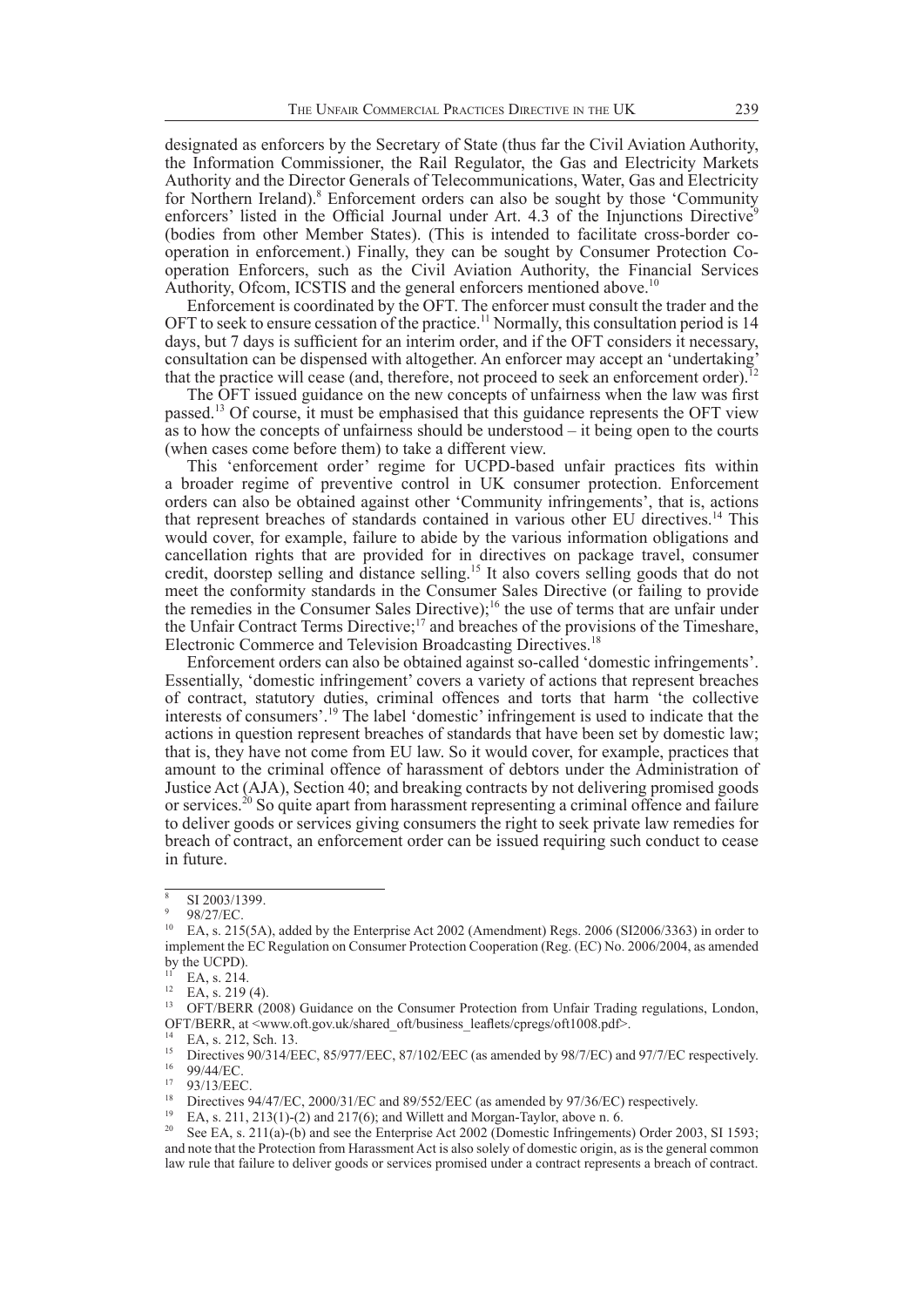# **2.3 Europeanisation of Preventive Enforcement through the 'General Clause'**

So we can see that tools for preventive control of unfairness as defined by the UCPD have been 'slotted in' to a pre-existing national regime of preventive consumer protection. However, it is our contention that this is more than a mere technical extension of such preventive consumer protection powers. The pre-existing 'domestic' and 'Community' infringements all tend to involve relatively narrow and specific issues (often only in particular sectors): for example, failure to provide specific types of information in doorstep and distance sales; supply of defective goods; use of unfair contract terms; harassment of debtors etc.

In contrast, the UCPD concepts of unfairness, which can now form the basis of preventive action, are much broader in their scope. The various 'general clauses' – 'misleading actions', 'misleading omissions', 'aggressive practices', violation of 'professional diligence' – are 'general' partly because they are themselves very open textured.21 In addition, they can be called 'general' because they cover such vast ground. They cover practices<sup>22</sup> 'before, during or after' any 'commercial transaction';<sup>23</sup> (there being no restriction to particular types of transaction or sector). So in relation to almost all conceivable goods or services, there is a 'cradle to grave' regime covering practices such as advertising, persuasion and negotiation at the pre-contractual stage; post-contractual alterations or variations; performance, delivery etc by the trader; performance, payment etc by the consumer; complaint handling; after sales service; and enforcement by either party.

In short, UCPD implementation has brought a very significant expansion of the use of the 'general clause', a very significant 'Europeanisation' of the UK preventive consumer protection regime.<sup>24</sup> (It is worth emphasising that use of an open-textured general clause that covers considerable ground is not only 'European' in the sense that it comes from a European Union directive, but also 'European' – and here, 'continental' European is the more precise term – in that this tradition of open-textured, broadly applicable general clauses is a tradition that is deeply embedded in the civil law legal tradition of continental Europe – and not the common law UK tradition.)<sup>25</sup>

### **2.4 Criminal Sanctions: Tradition, Rationales, Policies and Operation**

Criminal sanctions have been a core part of public enforcement of consumer law in the UK for centuries. There is plenty of scope for debate as to the rationales for using the criminal law in the consumer protection sphere.<sup>26</sup> Certainly, criminal sanctions can be viewed as having important deterrent effects that might be missing in the case of the

 $\frac{21}{21}$  See, on this, C. Willett, 'General Clauses and the Competing Ethics of European Consumer Law in the UK', 71 *Cambridge Law Journal* 412 (2012); and Willett, above n. 1.

<sup>&</sup>lt;sup>22</sup> Any 'Act, Omission, Course of Conduct or Representation' (UCPD Art. 2 (d)/CPUTR, Reg. 2 (1)).

<sup>23</sup> UCPD, Art. 3 (1)/ CPUTR, Reg. 2 (1).

<sup>&</sup>lt;sup>24</sup> On Europeanisation see C. Twigg-Flesner, *The Europeanisation of Contract Law* (2008); C. Twigg-Flesner (ed.), *The Cambridge Companion to European Union Private Law* (2010); R. Brownsword, H.- W. Micklitz, L. Niglia, & S. Weatherill, *The Foundations of European Private Law* (2011); and Willett, above n. 21. Of course, 'Europeanisation' more generally covers more than the use of concepts such as general clauses that derive from continental, civil law traditions than the common law tradition. It also covers, e.g., the way in these and other concepts are interpreted in an 'autonomous' European manner by the European Court of Justice; the 'spillover' or 'spontaneous' Europeanisation that may take place in areas not directly covered by a Directive (e.g. in private law, on which see below); and, indeed, the impact of barrier to trade rules on national contract and trade law (see C. Twigg-Flesner, *The Europeanisation of Contract Law*).

<sup>&</sup>lt;sup>25</sup> Generally see G. Howells, 'General Clauses in European Consumer Law', in Micklitz (ed.), *Verbraucherrecht in Deutschland* (2005); and S. Grundman and D. Mazeaud, *General Clauses and Standards in European Contract Law* (2005).

<sup>26</sup> For an excellent and exhaustive review of rationales, see P. Cartwright, *Consumer Protection and the Criminal Law* (2001).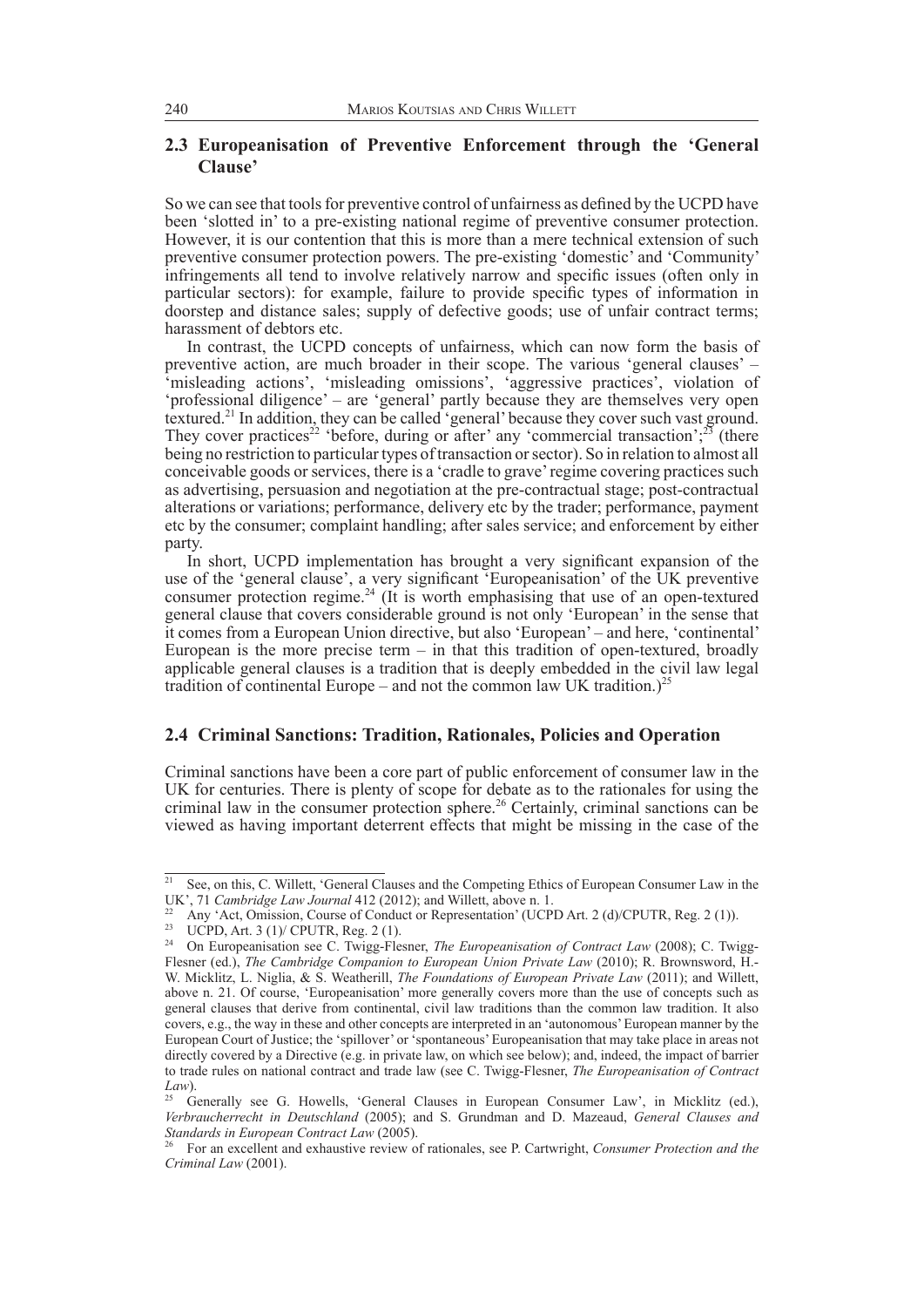preventive sanctions discussed above. More generally, the OFT has said that criminal enforcement should be used where

civil enforcement is unlikely to be effective in achieving a change in behavior and/or the breach is sufficiently serious that the conviction and punishment of offenders ought to be pursued, for example to protect the public and to provide wider deterrence.<sup>27</sup>

The OFT elaborates on this by saying that it is likely to consider beginning a criminal investigation:

- where traders deliberately or recklessly use deceptive, misleading or fraudulent practices;
- where traders deliberately or recklessly use aggressive, intimidating or coercive practices;
- where flagrant and/or persistent offending by a trader or group of associated traders has occurred or is occurring;
- where a particular unlawful practice is widespread, or there is a risk determined that criminal enforcement is likely to be the most effective means by which to set a precedent for future action; or
- where false statements are made or false documents provided in the course of dealings with the OFT or another enforcement body or where the investigation is otherwise obstructed.<sup>28</sup>

Criminal sanctions have been, and continue to be, used, for instance, in relation to food labelling, quality and safety; $^{29}$  and general product safety.<sup>30</sup> They were used against 'false trade descriptions' (Trade Descriptions Act-TDA-1968) (covering basically misleading statements about goods and services) and 'misleading pricing' (Consumer Protection Act 1987 Part III) until the implementation of the UCPD. These provisions were repealed by the CPUTR<sup>31</sup> and replaced by offences based on the UCPD concepts. So a trader now commits an offence if he carries out a misleading act or omission or an aggressive practice (the definitions reflecting those in the UCPD).<sup>32</sup> These are all strict liability offences, there being no *mens rea* requirement (i.e. no need to prove that the trader acted intentionally, recklessly or negligently). A trader also commits an offence if he contravenes the requirement of professional diligence.<sup>33</sup> However, for the trader to be criminally liable for violation of the professional diligence standard, there *is* a *mens rea* requirement. The trader is guilty of an offence only if he '*knowingly or recklessly* [engages] in conduct' that is contrary to professional diligence and materially distorts, or is likely to materially distort, consumer behaviour'.<sup>34</sup> It is important to stress here that the trader need only be 'knowing or reckless' as to his own behaviour. There is no need for him to know of (or be reckless as to) its actual or likely effects on consumers.

Finally, a trader also commits an offence if he engages in any practice set out in paras. 1-10, 12-27 and 29-31 of the Schedule of practices that are always regarded as unfair.<sup>35</sup>

In the case of the misleading action and omission offences, the aggressive practice offence and the practices in Sch. 1, there are defences available.<sup>36</sup> The defences are those that have long been used for 'consumer protection' offences in the UK so that earlier case law under the TDA and other legislation may still prove helpful.

<sup>27</sup> OFT, *Criminal Enforcement of the Consumer Protection from Unfair Trading Regulations* (2010), para 2.1, available at [<www.oft.gov.uk/shared\\_oft/policy/OFT1273.pdf](http://www.oft.gov.uk/shared_oft/policy/OFT1273.pdf)>.

<sup>&</sup>lt;sup>28</sup> Id, at 2.2

<sup>&</sup>lt;sup>29</sup> B. Atwood, K. Thompson, & C. Willett, *Food Law* (2009).

 $30$  Howells, above n. 6.

 $^{31}$  CPUTR, Schedule 4.

 $^{32}$  Regs. 9–11; and see Regs. 13 and 14 on penalties and time limits respectively.

 $^{33}$  Reg. 8.

 $rac{34}{35}$  Reg. 8(1) (a).

 $rac{35}{36}$  Reg. 12.

The defences are not available in the case of the 'violation of professional diligence' offence: if the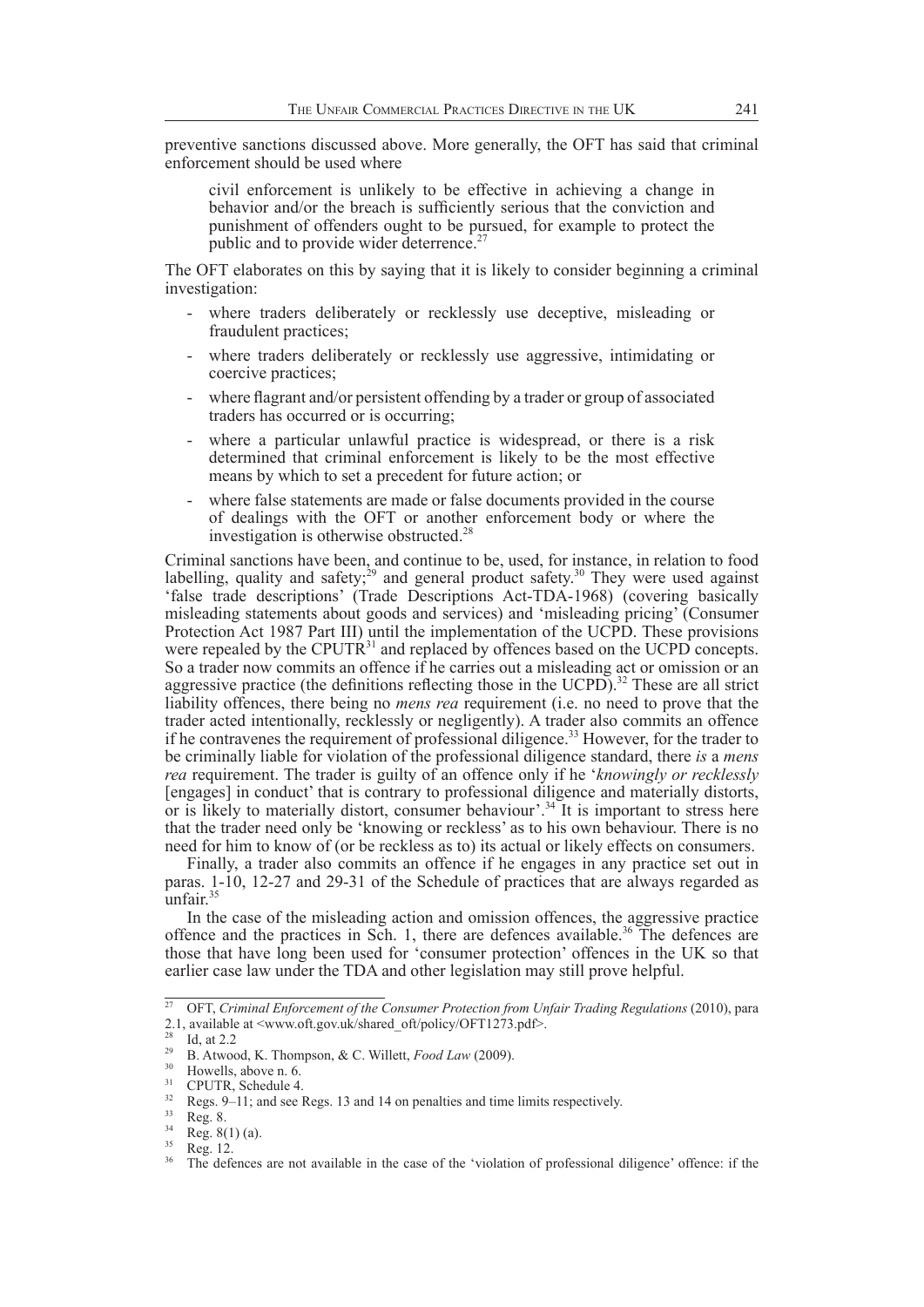One set of defences are those available under s. 17. Here the defendant must first prove that the commission of the offence is due to

- a mistake that must be a mistake by the person charged, rather than one of their employees; $37$  or
- reliance on information supplied to him by another person (whom the defendant must identify to the prosecution),  $38$  for example, information as to mileage from previous owners of a vehicle<sup>39</sup> or information on a product label placed there by the producer (and relied on by the retailer); $40$  or
- the act or default of another person (whom the defendant must identify to the prosecution)<sup>41</sup> who can be a party such as a sub-contractor or other party that is responsible for the activity in question, but can even be an employee,42 for example, as in *Tesco* v. *Nattrass,*<sup>43</sup> where a supermarket manager who wrongly labelled washing powder counted as 'another person' for the purposes of the supermarket's defence; or
- an accident or another cause beyond his control, which may cover computer errors.44

Having established one of the above criteria, the defendant must then establish that he took all reasonable precautions *and* exercised all due diligence to avoid the commission of the offence by himself or any person under his control. Whether there have been 'reasonable precautions' is a question of fact, which will be affected by the circumstances of each particular case. Different precautions may be necessary according to whether the defendant is a manufacturer, a retailer or a supplier of services, and what is required may well also vary according to whether the defendant is a large enterprise or a small corner shop.45 In general, the key is that an appropriate system must be in place to prevent the practice taking place, for example, devising an adequate training programme for employees;<sup>46</sup> testing products (e.g. to see if they comply with information on labels);<sup>47</sup> or (in the case of false mileage readings on cars) checking the history, for example, through the registration document and obtaining statements from previous owners.<sup>48</sup>

Whether there has been 'due diligence' turns on whether the system of reasonable precautions has actually been used in practice. If it has not, then there will be no due diligence and the defence will fail.<sup>49</sup>

A further defence is provided by Reg. 18. There is a defence if the defendant can establish that it is his business to publish (or arrange for publication of) advertisements; he

trader has been 'knowing or reckless' (the required *mens rea* for this offence), then it is hard to see how he can have exercised 'reasonable precautions/due diligence' (s. 17 defence) or 'innocently' published an advertisement (s. 18 defence), so it would be illogical for the defences to be available.

<sup>37</sup> *Birkenhead Co-operative Society* v. *Roberts* [1970] 1 WLR 1497.

Reg. 17(2).

<sup>39</sup> *See Simmons* v. *Potter*, [1975] RTR 347 (although the due diligence element was not established in this case – see below); and *Ealing LBC* v. *Taylor*, [1995] CLR 156 (where due diligence was established – see below).

<sup>40</sup> *Hurley* v. *Martinez*, [1991] CCLR 1.

<sup>&</sup>lt;sup>41</sup> Reg. 17(2).

So long as they are not so senior as to be an 'alter ego' of the company (e.g. members of the Board of Directors, managing director and other senior officers) (see *Tesco* v. *Nattrass*, [1971] 2 All ER 127).

 $\frac{43}{44}$  Id. <sup>44</sup> See *Berkshire CC* v. *Olympic Holidays Ltd*, [1994] 13 Trading LR 251.

<sup>45</sup> See *Garrett* v. *Boots the Chemist*, [1980].

<sup>46</sup> See *Tesco* v. *Nattrass*, above n. 42.

<sup>47</sup> *Amos* v. *Melcom (Frozen Foods)*, [1985] 149 JP 712, DC (insufficient evidence of sampling to check if meat labelled 'rump steak' was actually thus).

<sup>48</sup> *See Richmond upon Thames LBC* v. *Motor Sales (Hounslow) Ltd*, [1971] RTR 116; *Wandsworth LBC*  v*. Bentley*, [1980] RTR 429 DC; and *Ealing LBC* v. *Taylor*, [1995] Crim LR 156. Even with some such checks, it has also been held that not enough had been done and that a statement disclaiming knowledge as to whether the mileage was correct was required as a 'reasonable precaution' against customers being misled (*Simmons* v. *Potter* [1975], RTR 347).

<sup>49</sup> See *Turtington* v. *United Co-operative Ltd,* [1993] Crim LR 376; and see the judgment of Lord Diplock in the *Tesco* v. *Nattrass* case, above n. 42 for guidance on due diligence.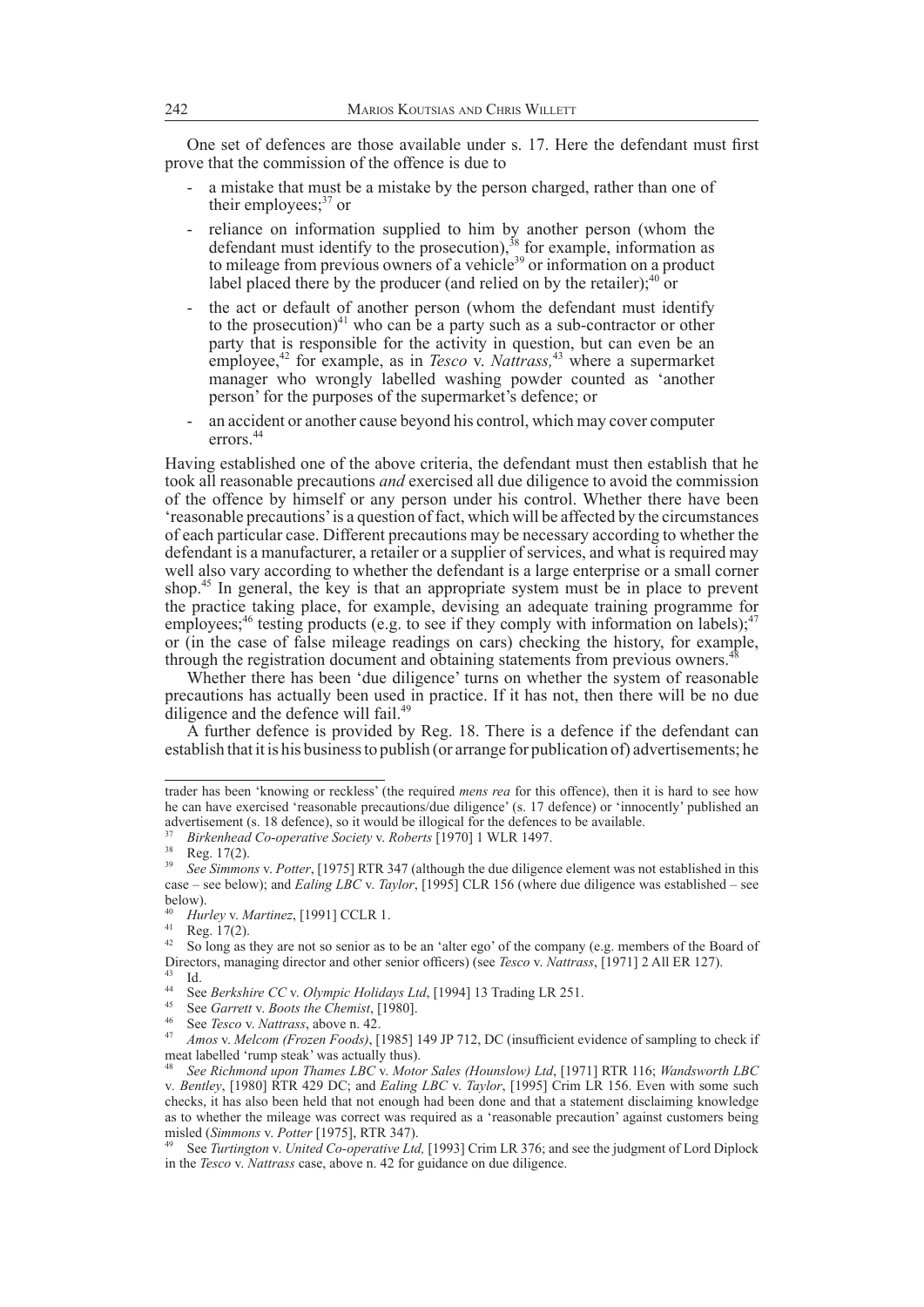received the advertisement for publication in the ordinary course of business, and he did not know, and had no reason to suspect, that its publication would amount to an offence. This covers those (such as newspapers and magazines) who publish advertisements, as well as those (such as advertising agencies) who arrange for publication.

These defences are available partly because the offences are strict liability, and it is thought that some form of escape route from strict *criminal* liability should be available where blame is minimal. The 'reasonable precautions and due diligence' requirement can also be viewed as a way of incentivising traders to manage their affairs so as to avoid the behaviour in question. We would suggest that this is why, as we saw above, it is key to successful use of this defence to establish that an effective system was in place to prevent the practice taking place and that this system was operating properly in the circumstances in question.

## **2.5 Europeanisation of Criminal Enforcement Through the 'General Clause'**

So we can see that the UK has chosen to back up preventive control of (UCPD defined) unfair practices with traditional UK criminal sanctions. However, again, although the UK may be using traditional, 'home-grown' enforcement tools to enforce the European standards of fairness, we would suggest that these standards of fairness are, themselves, Europeanising the home-grown enforcement tools. The point, again, is the general clause and the very broad application of fairness that it has introduced to UK criminal law.

To take one example, the pre-existing criminal rules tended not to cover statements made during the performance or enforcement of a contract. The TDA, for instance, was focused on statements about the goods or services themselves, tending to mean that the focus was on statements made at or around when the contract is first made.<sup>50</sup> However, statements made in the context of performance or enforcement *are* covered by the new (Europeanised) regime. We noted above that the UCPD concept applies to practices 'before, during or after' any 'commercial transaction'.51 So the reach of criminal consumer protection law has been significantly extended by this European general clause. It will cover, for example, statements as to the rights of consumers, which might influence their decisions as to whether 'to exercise a contractual right'<sup>52</sup> (possibly covering statements that deceive consumers as to their rights and that are therefore likely to cause them to make the decision not to enforce these rights).

#### **3 Spontaneous Europeanisation of Private Law**

The consumer contract laws of England and Scotland have certainly been significantly Europeanised over the past two or three decades.<sup>53</sup> Most notably, we can speak of:

the European information and cancellation rights from the distance selling and package travel directives.<sup>54</sup>

<sup>&</sup>lt;sup>50</sup> See TDA, ss 1-5 and 14; and Willett and Morgan-Taylor, above n. 6, at 7.8.3.1.

<sup>&</sup>lt;sup>51</sup> UCPD, Art. 3 (1)/CPUTR, Reg. 2 (1).

<sup>52</sup> For a misleading practice under the CPUTR/UCPD, the information must be false or be likely to deceive the average consumer and it must causes or be likely to cause the average consumer to take a transactional decision he would not have taken otherwise (UCPD, Art. 6 (1)/CPUTR, Reg. 5 (2) (a)-(b)); and 'transactional decision' includes a decision as to whether to exercise a contractual right (UCPD, Art. 2 (k)/CPUTR, Reg. 2 (1)).

<sup>&</sup>lt;sup>53</sup> See Twigg-Flesner (2008), above n. 24.<br> $\frac{54}{2}$ , Above n. 15; implemented in the UV h

<sup>54</sup> Above n. 15; implemented in the UK by the Consumer Protection (Distance Selling) Regs. 2000, SI 2000/2334; and Package Travel, Package Holidays and Package Tours Regs. 1992, SI 1992/3288. See now the expansion of European information obligations contained in the Consumer Rights Directive (2011/83/ EU).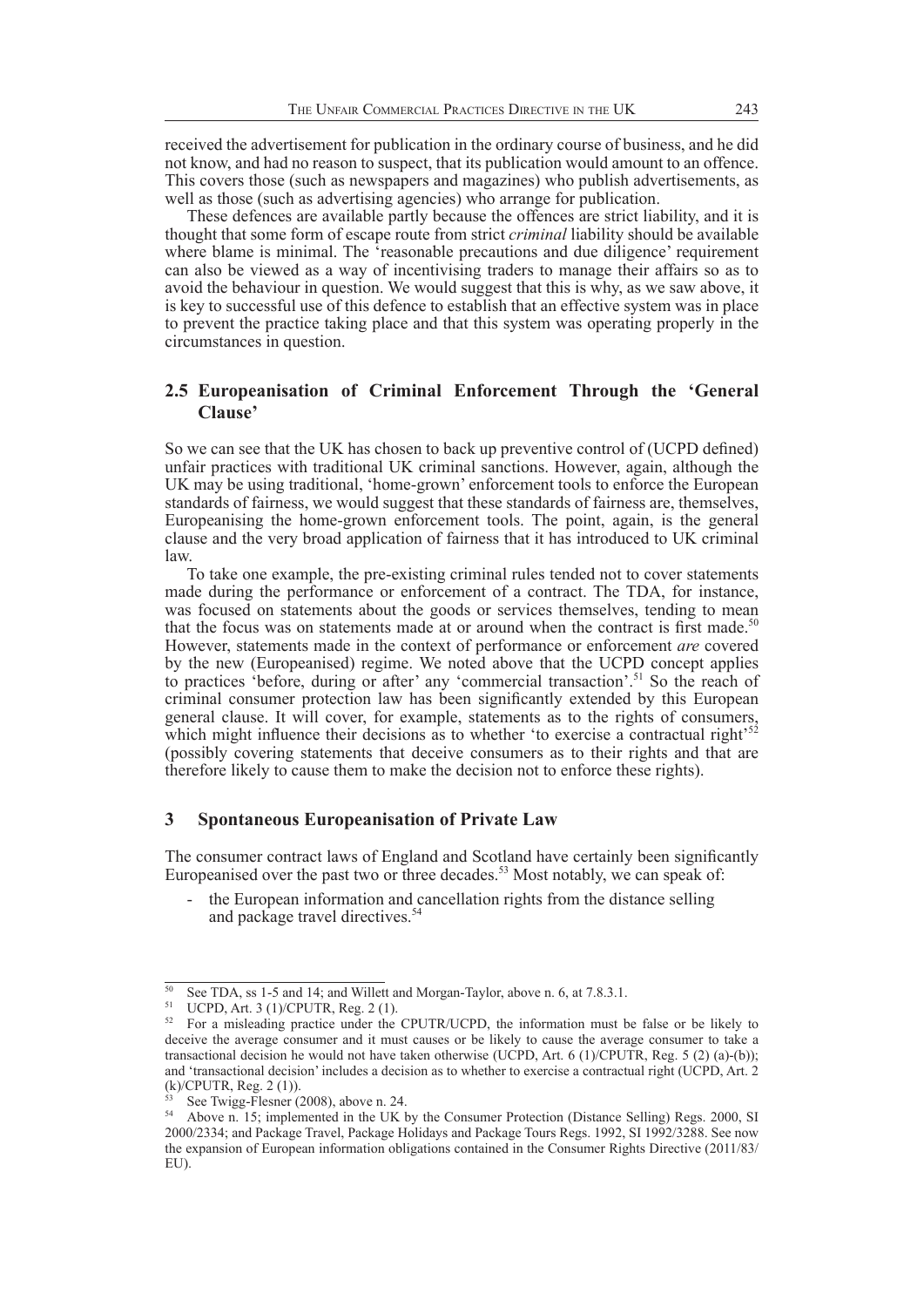- the European concept of fairness that applies to most standard terms;<sup>55</sup>
- the European conformity standard applicable to sale and supply of consumer goods and the European 'cure' remedies of repair and replacement from the Consumer Sales Directive.<sup>5</sup>

The UCPD's general clauses on practices do not apply in private law as such. As is well known, UCPD Article 3 (2) provides that the directive is 'without prejudice to contract law and, in particular, to the rules on the validity, formation or effect of a contract'. In other words, there is no direct obligation on member states to provide consumers with private law remedies where contracts are negotiated, concluded, performed or enforced in ways that are unfair within the meaning of the general clauses on misleading actions or omissions, aggressive practices, or professional diligence.

Of course, there are pre-existing private law remedies in the UK for practices such as misrepresentation (rescission and damages), and duress and undue influence (rescission). (It should be emphasised here that action to rescind the contract must be taken by the party – here the consumer – affected by the practice, i.e. the contract is voidable, not void.) These concepts obviously cover a fair amount of the same ground as is covered by the misleading and aggressive practice concepts from the UCPD. At the same time, they are not necessarily always as protective as the UCPD concepts.<sup>57</sup> Nevertheless, when the Directive was first implemented, the UK chose not to extend the availability of private law remedies to cover cases of unfairness as defined by the UCPD general clauses.58

However, it was always likely that private law would be Europeanised in less direct ways by the UCPD concepts of fairness. Such 'spontaneous' or 'spillover' Europeanisation might occur in the following ways.<sup>59</sup> First of all, even if compliance with the standards set by the general clauses cannot be enforced through private law action as such, these standards inevitably affect contracting *practice.* As we have noted above, the UCPD general clauses apply 'before, during or after' any 'commercial transaction'.<sup>60</sup> So the European standards of fairness set by these general clauses determine how traders must behave towards consumers while seeking to persuade them to enter *contracts*, negotiating *contracts* and during the performance and enforcement of *contracts*.

Second, there is always the possibility that the courts may develop pre-existing domestic concepts (e.g. misrepresentation, duress, undue influence) incrementally in ways that reflect the UCPD general clauses.

Finally, the Law Commissions have been working on proposals for the introduction of some statutory private law remedies for at least certain violations of the UCPD general clauses.<sup>61</sup> In brief, the idea is that there would be rescission and price reduction remedies on a 'strict liability' basis, while traders would be able to avoid damages liability by establishing that they had exercised 'due diligence' in seeking to avoid carrying out the practice in question. The remedies would not be available for misleading omissions or violation of professional diligence. This does mark a serious restriction on the degree of Europeanisation, given that these are two key 'European' concepts that have not played a significant role in UK private law.

 $\frac{55}{55}$  Above n. 17; implemented in the UK by Unfair Terms in Consumer Contracts Regs. 1999, SI 1999/2083; and see C. Willett, *Fairness in Consumer Contracts: The Case of Unfair Terms* (2007).

 $^{56}$  Above n. 16, implemented by Sale and Supply of Goods to Consumers Regs. 2002, SI 2002/3045.

See generally Willett, above n. 1; and Willett, above n. 21.

<sup>58</sup> The idea was that the Law Commissions should investigate more fully the way in which the UCPD concepts could interact with the traditional UK concepts. See now Law Commission, *A Private Right of Redress for Commercial Practices* (2008); *Consumer Redress for Misleading and Aggressive Practices*, LCCP 199, April 2011; and Law Commissions, *Consumer Redress for Misleading and Aggressive Practices,*  Law Com 332, Scot Law Com 226, 2012. See further below on this work.

<sup>59</sup> Generally on such forms of harmonisation, see W. Van Gerven, *ERPL* (2001) 492 and M.B.M. Loos, *ERPL* (2007) 515. For an excellent early analysis of the issue see S. Whittaker, 'The Relationship of the Unfair Commercial Practices Directive to European and National Contract Laws', in S. Weatherill and U. Bernitz, *The Regulation of Unfair Commercial Practices* (2007). Also, see Willett, above n. 1; and Willett, above n. 21.

<sup>60</sup> UCPD, Art. 3 (1)/CPUTR, Reg. 2 (1).

 $61$  See above n. 58.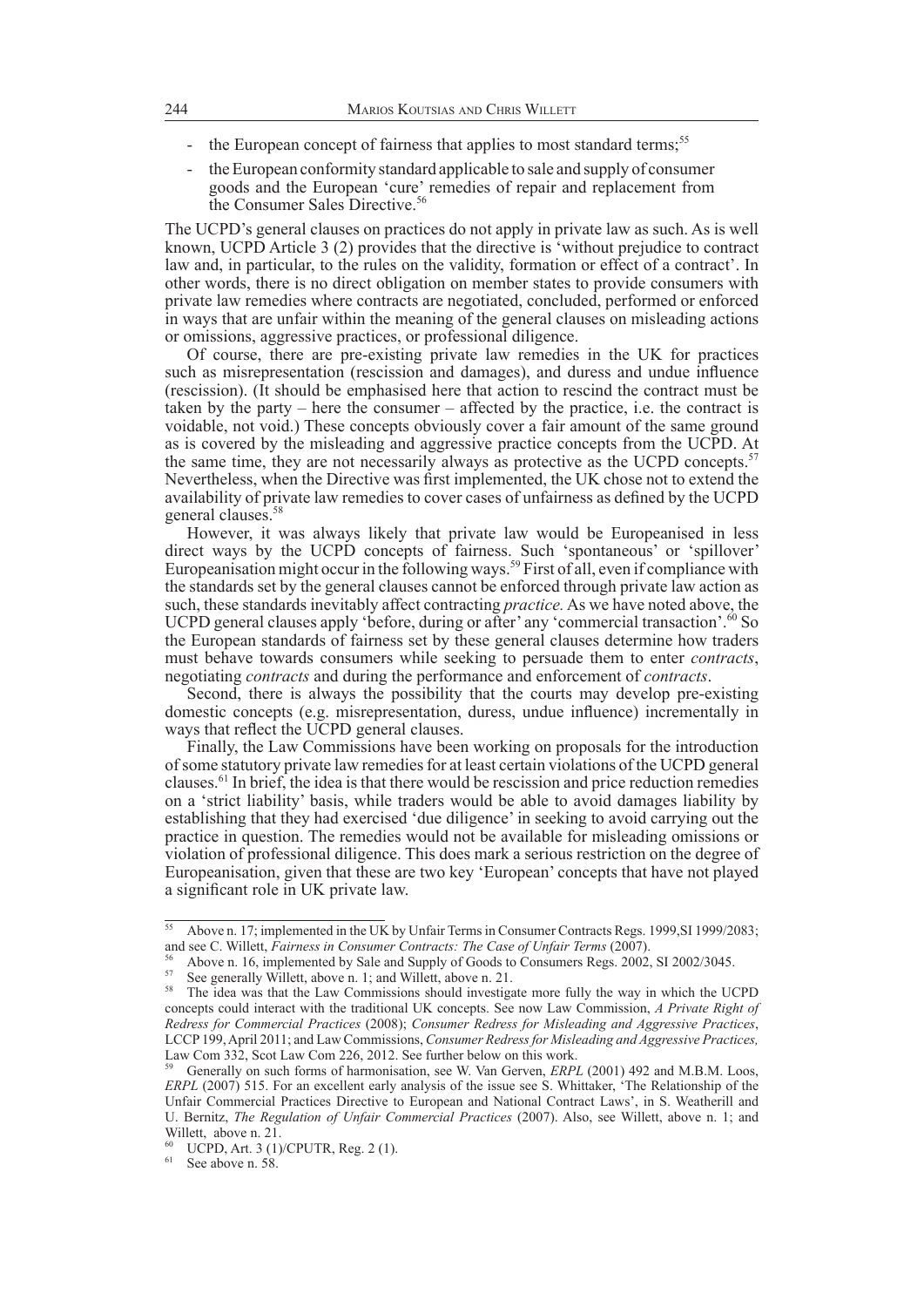Nevertheless, the new remedies *would* be available for misleading actions and aggressive practices. The misleading action concept is perhaps not sufficiently different from domestic misrepresentation for us to say that the introduction of private law remedies in relation to it involves a significant Europeanisation.<sup>62</sup> However, the aggressive practice concept has the potential to be understood in a significantly different and more protective way than the domestic duress and undue influence concepts.<sup>63</sup> So, introducing private law remedies for breach of the aggressive practice concept may significantly Europeanise this branch of consumer private law. Further, this is a potentially important area in practice, as it is where consumers must look for private law remedies against high-pressure selling and debt collection by traders.

# **4 Full Harmonisation, Minimum Harmonisation and Limits to Europeanisation: Financial Services**

#### **4.1 Full Harmonisation**

We have already seen that the CPUTR repealed key generally applicable rules on trade descriptions and misleading pricing. It also repealed a very large number of rules dealing with more specific types of practice.<sup>64</sup> One reason for all of these repeals was to foster simplicity, i.e. to avoid having complicated overlap and duplication as between the main piece of legislation (the CPUTR) and large numbers of pre-existing rules. However, another key reason for repealing as much as possible of the old law was the full harmonisation clause in Article 4, which provides that:

Member States shall neither restrict the freedom to provide services nor restrict the free movement of goods for reasons falling within the field approximated by this Directive.

The final section (below) will suggest that the UCPD concepts often offer the potential to provide greater protection than was provided by pre-existing law. Nevertheless, the more pre-existing law remaining on the statute book, the greater the risk that some of it might, in some or other way, exceed the level of protection offered by the UCPD concepts. So in order to avoid this risk of offending against the full harmonisation principle in Article 4, vast swathes of pre-existing law were repealed; this further reinforcing the Europeanisation process that has been the key narrative of this article so far.

# **4.2 Minimum Harmonisation and the Limits of Europeanisation: the case of Financial Services**

Notwithstanding the significant Europeanising effect of the UCPD as explained above, 'home grown' UK rules may continue to play the main regulatory role in the areas of financial services and immovable property, which are exempted by Article 3 (9) from the full harmonisation principle that applies generally under the UCPD. In these sectors, there is, in effect, the *minimum* harmonisation that has generally applied in the past to consumer protection directives.

We will focus here on financial services as it is such an important element of the consumer economy. The 'home grown' regime here operates within a well-established institutional structure and (as is permitted by Article  $3(9)$ ) may well set higher standards of protection than those in the UCPD.<sup>65</sup>

 $\overline{62}$  Although the price reduction remedy would be a useful one that does not exist currently for common law misrepresentation.

See Willett, above n. 1; Willett, above n. 21; and see further below at notes 82-87 and related text.

<sup>64</sup> CPUTR, Schedule 4.

<sup>65</sup> For similar conclusions in relation to immovable property, see Civic Consulting, *Study on the Application of Directive 2005/29/EC on Unfair Commercial Practices in the EU* (2012).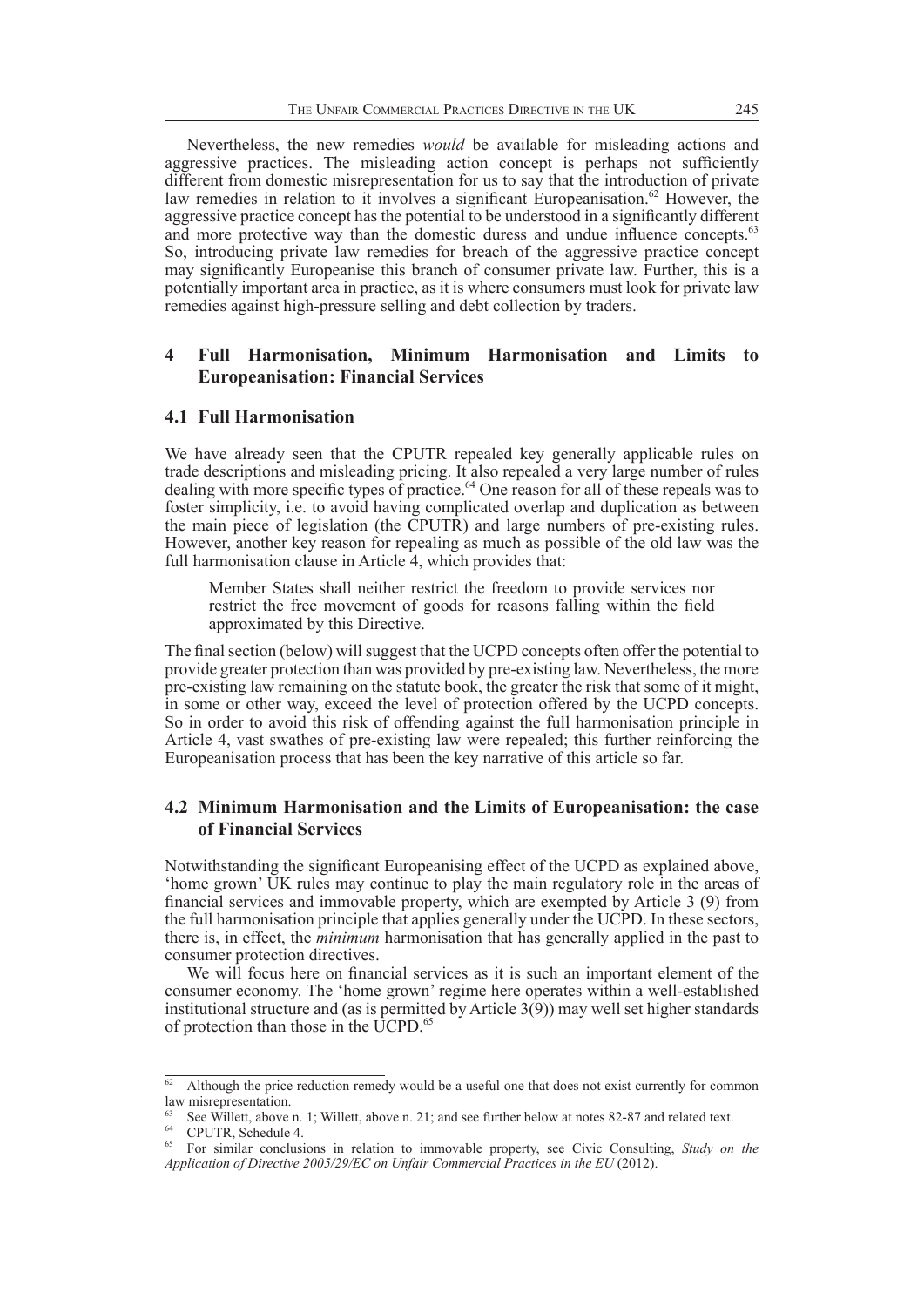We will concentrate on the regime regulating *secured* credit.<sup>66</sup> Currently, *secured* credit (covering the first legal charge over a borrower's home) and other financial services are regulated by the FSA under the Financial Services and Markets Act (FSMA) 2000.67 This is done under the rules in the Financial Services Authority (FSA) Handbook (specific and detailed rules dealing with specific practices), $68$  the general principles for business,<sup>69</sup> the Treating Customers Fairly (TCF) Outcomes<sup>70</sup> and the CPUTR (the regime implementing the  $\text{UCPD}$ .<sup>71</sup>

Certainly, it is difficult to make definitive comparisons between the very opentextured general principles for business, the TCF Outcomes and the similarly opentextured (but differently worded) definitions of 'unfair' practices from the UCPD. Comparison is further complicated by the huge *volume* of more specific rules (contained in the FSA Handbook), which support and complement the more general FSA principles of fairness.<sup>72</sup> The problem here is to say whether (as well as reflecting the broad  $\hat{F}SA$ principles) these Handbook rules can be said to represent a natural 'unpacking' of the broader UCPD standards of fairness or whether they go beyond this and provide greater protection.

Nevertheless, we would suggest that the FSA principles may often set higher standards than the UCPD. First of all, let us consider the rules on misleading actions. Violation of the UCPD 'misleading action' provision must involve information as to one of the matters on the list contained in Article  $6(1)(a)-(g)$ . This could be considered to be an exhaustive list, and although it is very broad in scope, it does not necessarily cover every potential type of information. However, a practice might certainly be considered to be misleading, and therefore unfair, under the FSA regime despite not involving information on the list in Article 6 (1). FSA general principle 7 refers to the obligation to 'communicate information to [consumers] in a way which is clear, fair and not misleading', and this applies whatever the subject matter of the information.

Also, under the UCPD, it is not sufficient to establish that the practice would mislead the average consumer. It must, in addition, be shown that the impact of the practice is or is likely to be such that the average consumer would take a 'transactional decision' different from that which they would take otherwise.<sup>73</sup> This requirement can make a difference to whether a practice is unfair or not. For instance, a price or other charge that is understated by a few pence arguably still misleads the average consumer, but may be

UCPD, Art. 6 (1).

<sup>&</sup>lt;sup>66</sup> For similar conclusions in relation to unsecured credit, see Civic Consulting, above n. 65.<br><sup>67</sup> The ESA is reproprible for both protecting consumers and maintaining confidence in

The FSA is responsible for both protecting consumers and maintaining confidence in the financial markets (FMSA, ss. 2, 3 and 5); and see the rule-making powers in FMSA, s. 138, as amended by Financial Services Act 2010, ss. 3 (4) and 26 (1) (c). No firms are allowed to operate (provide regulated financial services) in the first place until the FSA has given them permission to do so. NB that plans are currently being discussed for a transfer of the consumer protection function of the FSA next year to a new 'Financial Conduct Authority': see Financial Services Bill 2010-12 to 2012-13 available at [http://services.parliament.](http://services.parliament.uk/bills/2010-12/financialservices.html) [uk/bills/2010-12/financialservices.html](http://services.parliament.uk/bills/2010-12/financialservices.html) and M. Wheatley, 'Journey to the FCA', FSA/PN/092/2012, available at <<http://www.fsa.gov.uk/library/communication/pr/2012/092.shtml>>.

Available at [<www.fsa.gov.uk/Pages/handbook/index.shtml](http://www.fsa.gov.uk/Pages/handbook/index.shtml)>.

<sup>69</sup> Full Handbook, *Principle* 2.1, available at [<https://fsahandbook.info/FSA/html/handbook/PRIN/2/1](https://fsahandbook.info/FSA/html/handbook/PRIN/2/1)>.

FSA, Treating Customers Fairly, available at [<www.fsa.gov.uk/Pages/Doing/Regulated/tcf/index.](http://www.fsa.gov.uk/Pages/Doing/Regulated/tcf/index.shtml) [shtml](http://www.fsa.gov.uk/Pages/Doing/Regulated/tcf/index.shtml)>; and see J. Black, M. Hopper, & C. Band, *Making a Success of Principles Based Regulation* (2007), Law and Financial Markets Review 191; T. Williams, 'Open the Box: An Exploration of the Financial Service Authority's Model of Fairness in Consumer Financial Transactions', in J. Devenney, L. Fox O'Mahony, and M. Kenny (eds.), *Unconscionability in European Private Financial Transactions* (2010) 227; and P. Cartwright, 'Conceptualising and Understanding Fairness: Lessons from and for Financial Services', in J. Devenney, L. Fox O'Mahony, & M. Kenny (eds.), *Unconscionability in European Private Financial Transactions* (2010) 205.

On the approach of the FSA to the UCPD/CPUTR generally see [<www.fsa.gov.uk/Pages/About/What/](http://www.fsa.gov.uk/Pages/About/What/International/ucp/index.shtml) [International/ucp/index.shtml>](http://www.fsa.gov.uk/Pages/About/What/International/ucp/index.shtml).

Note also that the OFT is the main enforcer under the CPUTR, but there is an agreement between the OFT and the FSA on division of responsibilities for financial services matters-see Concordat between the OFT and FSA, November 2009, at <[https://webmail.dmu.ac.uk/exchweb/bin/redir.asp?URL=http://www.](https://webmail.dmu.ac.uk/exchweb/bin/redir.asp?URL=http://www.fsa.gov.uk/pubs/other/concordat_fsa_oft_08.pdf) [fsa.gov.uk/pubs/other/concordat\\_fsa\\_oft\\_08.pdf>](https://webmail.dmu.ac.uk/exchweb/bin/redir.asp?URL=http://www.fsa.gov.uk/pubs/other/concordat_fsa_oft_08.pdf).

The Handbook subdivides into separate 'sub' books containing hundreds of rules on such issues as mortgages and home finance, insurance, banking, client assets, building societies, collective investment, credit unions, and dispute resolution.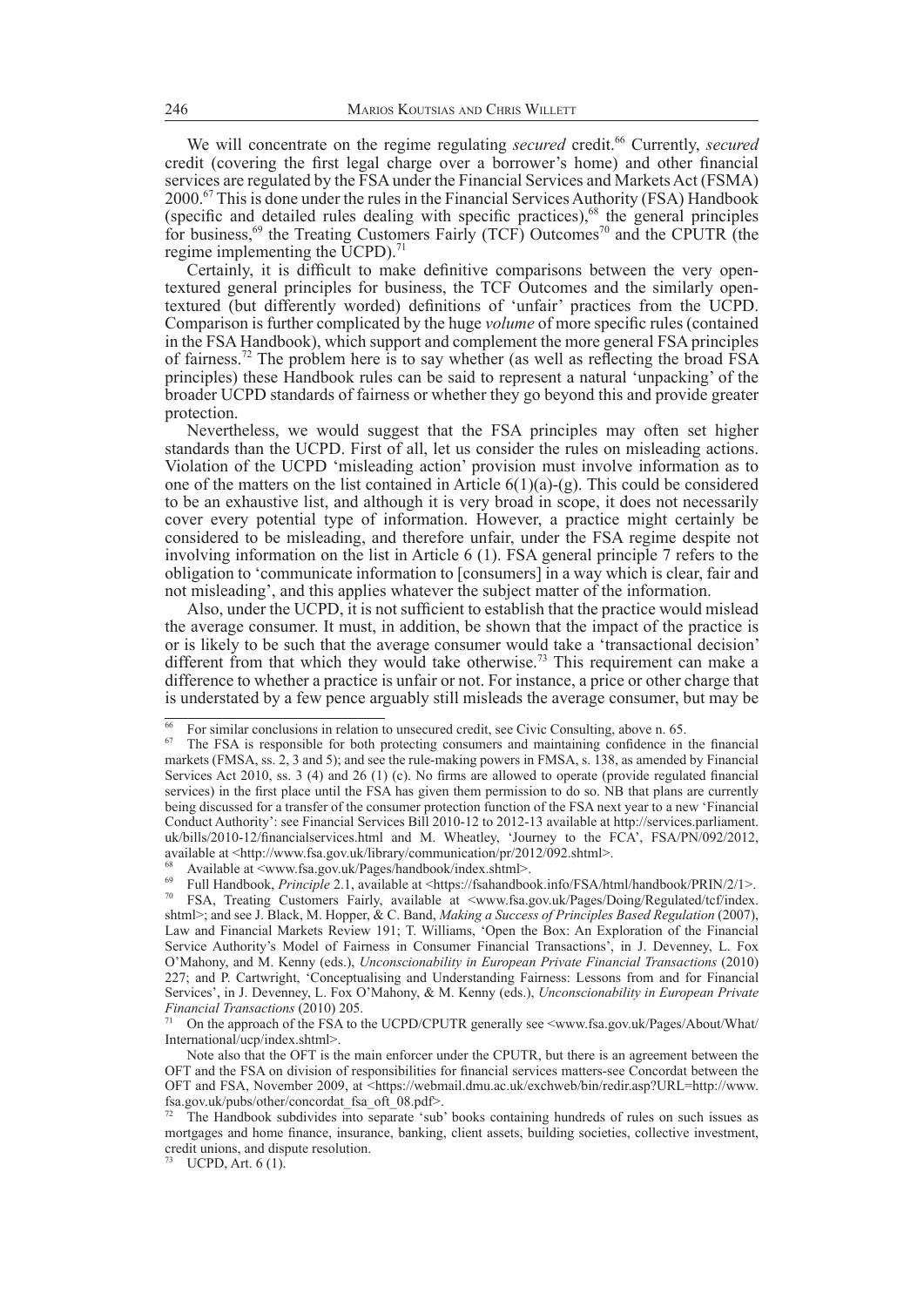unlikely to cause him or her to contract for a service or product that they would not have bought in any case. If not, the understated price or charge will not be misleading under the UCPD. However, it would arguably be misleading under the FSA regime, which contains no 'transactional decision' requirement.

Turning to 'misleading omissions', first of all, the UCPD test turns on whether the information is 'material' and is 'needed' by the 'average consumer'. The TCF Principles simply say that consumers should be provided with 'clear information and … kept appropriately informed'. Secondly, as with misleading actions, there is only a misleading omission under the UCPD, where the omission is likely to cause the average consumer to take a 'transactional decision' different from that which they would take otherwise.<sup>74</sup> As indicated above, there is no such requirement in the FSA general principles. Third, the FSA wrote to the payment protection insurance industry to remind them of typically unacceptable practices at the point of sale that had come to the FSA's attention. One of these was that:

The firm did not take reasonable steps to ensure the customer only bought a policy for which he was eligible to claim benefits.<sup>75</sup>

There is at least room for debate as to whether information as to eligibility would necessarily be 'needed' or 'material' under the UCPD test.

Now turning to aggressive practices, there are a number of requirements that are specific to the UCPD 'aggressive practices' clause that do not need to be established for there to be unfairness under the FSA regime. These requirements may mean that the FSA regime provides a higher level of protection than the UCPD regime. So under the UCPD, one route to establishing an aggressive practice is to show that there is 'coercion or harassment' leading to an actual or likely 'significant restriction' on the average consumer's 'freedom of choice or conduct'.76 Otherwise, it must be shown that there is 'undue influence', for which there must be 'exploitation' of a 'position of power' through 'pressure', which 'significantly' impairs (or is likely to so impair) the average consumer's 'freedom of choice or conduct', specifically, here, by 'significantly' limiting the ability of this average consumer to take an 'informed decision'.77 None of these criteria are mentioned in discussing fairness/unfairness in general under the FSA regime. So it is plausible that practices (pressure selling, aggressive enforcement etc.) might fail to meet these particular UCPD criteria but still be sufficient to amount to unfairness under the more open-textured FSA regime.

Then, as with misleading practices, there is the requirement of 'transactional decision making', which applies to all UCPD concepts. In the case of any practice claimed to be aggressive under the UCPD provisions, it must be shown that the result of the coercion, harassment or undue influence would be (or be likely to be) that consumers would take a transactional decision different to the one they would have taken otherwise.78 As we have seen, the concepts of fairness under the FSA regime do not contain such a requirement. So there could be aggressive behaviour that is of a more one sided, unilateral nature, where the business simply imposes a detrimental outcome on a consumer or withdraws a service from a consumer. This has the potential to be viewed as unfair under the general FSA concepts of fairness, but it would be more difficult to show that it affects consumer transactional decision making as such (as required under the UCPD).<sup>7</sup>

What is clear from the above discussion is that regulation of secured credit operates within a well-established domestic institutional structure and may well set higher standards of protection than those in the UCPD. For these reasons, along with the

 $\frac{74}{75}$  Art. 7 (1).

<sup>75</sup> FSA, Consultation Paper 10/6, The assessment and redress of Payment Protection Insurance complaints Feedback on CP09/23 and further consultation, App. 3, Point 6.

 $\frac{76}{77}$  Art. 8.

Arts  $8$  and  $2$  (j).

 $^{78}$  UCPD Art. 5.

See discussion in Willett, above n. 1 on possible ways around this problem.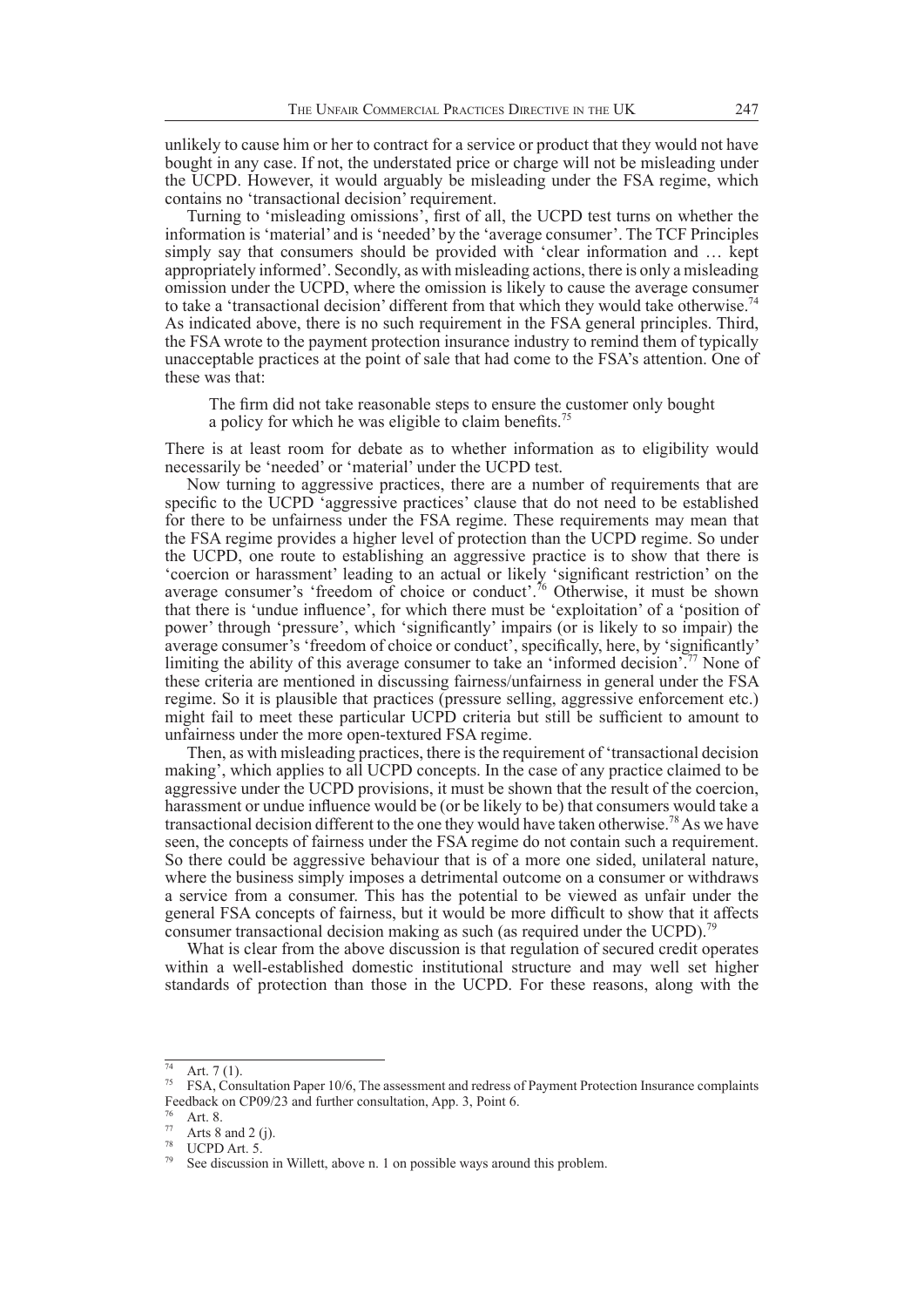minimum harmonisation allowed by Article 3(9), this home grown regime is likely to remain the dominant force in financial services regulation,  $80$  with the European UCPD norms being unlikely to play a major role.

## **5 Judicial Approaches to Europeanisation**

## **5.1 The Potential to Increase Standards of Protection Relative to Preexisting UK law**

In contrast to the position just described in relation to financial services, the UCPD generally has the potential to increase standards of protection relative to pre-existing UK law. This is something that has been demonstrated at length elsewhere; $81$  and there is no space here to provide a systematic comparison between the UCPD and pre-existing UK standards. However, it is worthwhile providing some key examples.

To begin with, there is the UCPD 'misleading omissions' concept.<sup>82</sup> It is well known that there has never been such a general rule against omissions in UK domestic law, so there is clearly now potential for a higher level of protection. Next, one might cite the 'undue influence' limb of the *aggressive practices* general clause.83 This, as outlined above, covers exploitation of a 'position of power' through 'pressure', which 'significantly impairs' (or is likely to so impair) the average consumer's 'freedom of choice or conduct', specifically by significantly limiting the ability of this average consumer to take an 'informed decision'.84 Pre-existing UK domestic criminal and preventive rules focused mainly on the specific problem of harassment of debtors.<sup>85</sup> The UCPD undue influence concept seems to have the potential to cover much more than this. For example, greater trader knowledge/skill might be considered to create a 'power relationship' and the potential for 'pressure' at the sales stage. In this context, some high-pressure selling might well amount to undue influence, where, for instance, consumers are put on the spot to make quick decisions (the decision may, then, not be 'informed', as there was insufficient time to think it through). *Post* contractually, the power relationship and pressure might come, for instance, from vulnerability when struggling with commitments. This might enable traders to pressure consumers into new commitments, refinancing etc. Clearly, these examples go well beyond what is covered by rules on harassment of debtors. They also extend beyond the traditional scope of domestic private law undue influence. Inter alia, this requires a special relationship of trust and confidence (rather than just a 'relationship of power'), and has, in practice in modern times, been restricted to the 'bank guarantee' scenario.<sup>86</sup>

In summary, then, the point is that (outside the financial services sphere) the UCPD's European concepts of fairness contain the potential to increase levels of consumer protection in the UK. In this sense, the 'Europeanising' effect of the UCPD could be said to be all the more significant. Not only does the UCPD Europeanise the preventive, criminal and private law *tools* (as shown in the first part of this article), but it also Europeanises the *substantive level of protection* provided.

<sup>&</sup>lt;sup>80</sup> The FSA regime appears to be very much the first 'port of call' for the FSA, the UCPD regime being viewed as a relatively residual 'back up'.

See Willett, above n. 1; and Willett, above n. 6.

<sup>82</sup> UCPD, Art. 7/CPUTR, Regs. 6.

 $\frac{83}{200}$  Generally, see Willett, above n. 1; Willett, above n. 6; and Cartwright, above n. 6.

<sup>84</sup> And thereby causes him to take or be likely to take a transactional decision he would not take otherwise: UCPD, Arts. 8 and 2 (j)/CPUTR, Regs.  $7(1)$  and  $(3)(b)$ .

Administration of Justice Act 1970, s. 40.

<sup>86</sup> *RBOS* v. *Etridge (No. 2)*, [2002] 2 AC 773 for a summary of the cases and a re-statement of the rules.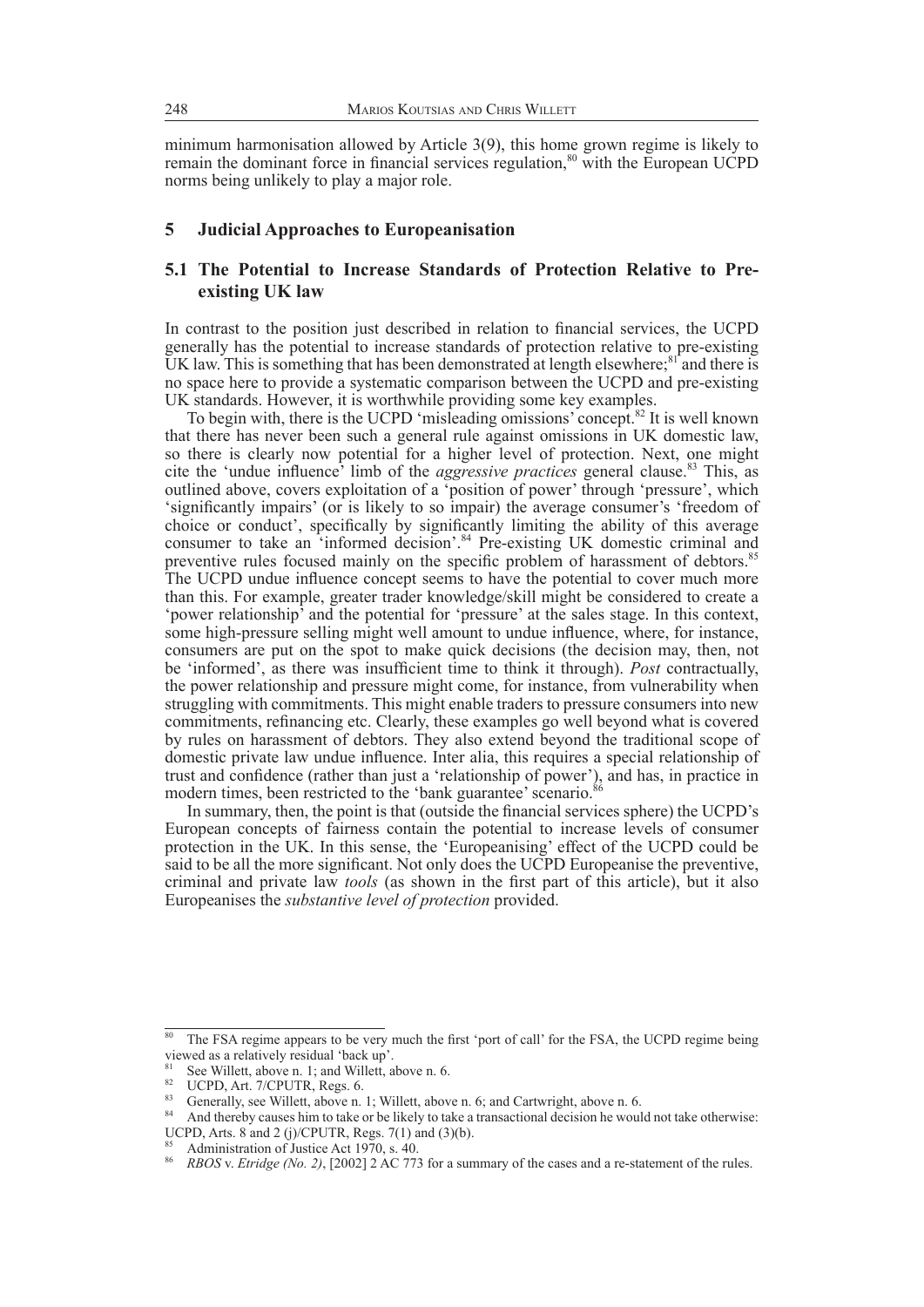## **5.2 Some Illustrative Cases**<sup>87</sup>

So far, the evidence suggests that judges have taken a relatively protective approach to interpretation of the UCPD concepts.

For example, from a consumer protection perspective, one perennial risk with concepts of 'fairness' or 'good faith' is that they will be understood to require subjective dishonesty by the trader. Now we have noted above that, in the case of the 'professional diligence' concept, there is only *criminal* liability under the UK regime where there is indeed *mens rea* in the form of intention or recklessness by the trader.<sup>88</sup> There is no mention of trader intention or recklessness where preventive control measures (enforcement orders) are concerned. At the same time, professional diligence is defined for all purposes, by reference, inter alia, to 'honest market practice'.<sup>89</sup> Nevertheless, the High Court has resisted any temptation to read this in a non-protective way. It was made clear in Tiscali UK Ltd v. British Telecommunications Plc that there was an 'objective' test of dishonesty, in that it was not necessary to demonstrate that at the time of the offending statement, its maker knew it to be false or had no honest belief in its truth.<sup>90</sup>

Another encouraging decision from a consumer protection perspective is OFT v. Purely Creative.<sup>91</sup> This case dealt with whether various 'scratchcard' promotions violated the general clauses on misleading actions and omissions. On the facts, it was held that some did and some did not. However, the key point for our purposes is that the High Court understood the 'average consumer' concept by reference to a relatively protective ethic, recognising that such a consumer will not necessarily read all information provided.<sup>92</sup>

This case is obviously significant in the context of the misleading action and omission concepts. It suggests that courts should focus on the main information provided (or *not* provided, where omissions are concerned) in deciding whether the average consumer is likely to be misled and caused to take a transactional decision that would not otherwise be taken. This core information (or lack of it) is what should determine whether there has been a misleading action or omission rather than information provided in supplementary form, small print etc.

Such an approach could also suggest a protective approach to the 'undue influence' limb of the aggressive practices concept. As indicated above, the undue influence concept turns on whether consumers have been prevented by 'pressure' from making an 'informed decision.' If this was understood in a non-protective way, the interpretation might be that if trader pressure is followed by a formal transparent explanation of risks, the average consumer is now able to take an 'informed decision', and there is, therefore,

<sup>87</sup> Aside from the cases discussed here, for examples of cases decided under the CPUTR, see also *McGuffick* v. *Royal Bank of Scotland Plc*, [2009] EWHC 2386; *Kingspan Group Plc* v. *Rockwool Ltd*, [2011] EWHC 250 (Ch); and *OFT* v. *Peter Hall* (available at [<www.oft.gov.uk/news-and-updates/press/2010/38-10>](http://www.oft.gov.uk/news-and-updates/press/2010/38-10)).

<sup>&</sup>lt;sup>88</sup> See note 32 and related text.

Art. 2 (h)/CPUTR, Reg. 2 (1).

 $^{90}$  [2008] EWHC 3129 (QB).

 $[2011]$  EWHC 106 (Ch). The defendants have appealed this decision to the Court of Appeal, whose decision has been stayed pending a reference to the ECJ to determine the scope of Para. 31 of Ann. 1 to the Directive (i.e. the list of practices that are always to be considered unfair, without the need to apply one of the general tests of unfairness). The questions referred explore whether Para. 31 prohibits traders from telling consumers that they have won a prize if any of the methods of claiming it involve any charge (even a de minimis one) being incurred by the consumer; what is actually meant by de minimis; and whether a 'false impression' of winning a prize depends, inter alia, on the relative value of the prize when compared with the cost of claiming it ([2011] EWCA Civ 920). See below n. 95-96 and related text on the ECJ decision. For a discussion see M. Morgan-Taylor, 'Preventing Distribution of Promotions to Consumers Involving Unfair Practices – OFT application for Order under Enterprise Act 2002: OFT v. Purely Creative Ltd et al', 16 *Communications Law* 115 (2011).

Id., para. 66. This 'average consumer' concept (who is deemed to be 'reasonably well informed and reasonably circumspect' is, of course, the core benchmark for assessing practices under the regime (UCPD, Arts. 5-9, Preamble, recital 18/CPUTR, Reg. 2 (2)). Of course, this standard can be varied to the average member of targeted or vulnerable groups of consumers (UCPD, Arts. 5(2)(b) and 5 (3)/CPUTR, Regs. 2 (4) and 2 (5)). There is no space here to discuss these alternative benchmarks. However, see discussion in Willett, above n. 6; and see, for example, the OFT work on mental capacity: OFT, Mental Capacity consultation (OFT 1293con), available at [<www.oft.gov.uk/news-and-updates/press/2010/127-10](http://www.oft.gov.uk/news-and-updates/press/2010/127-10)>.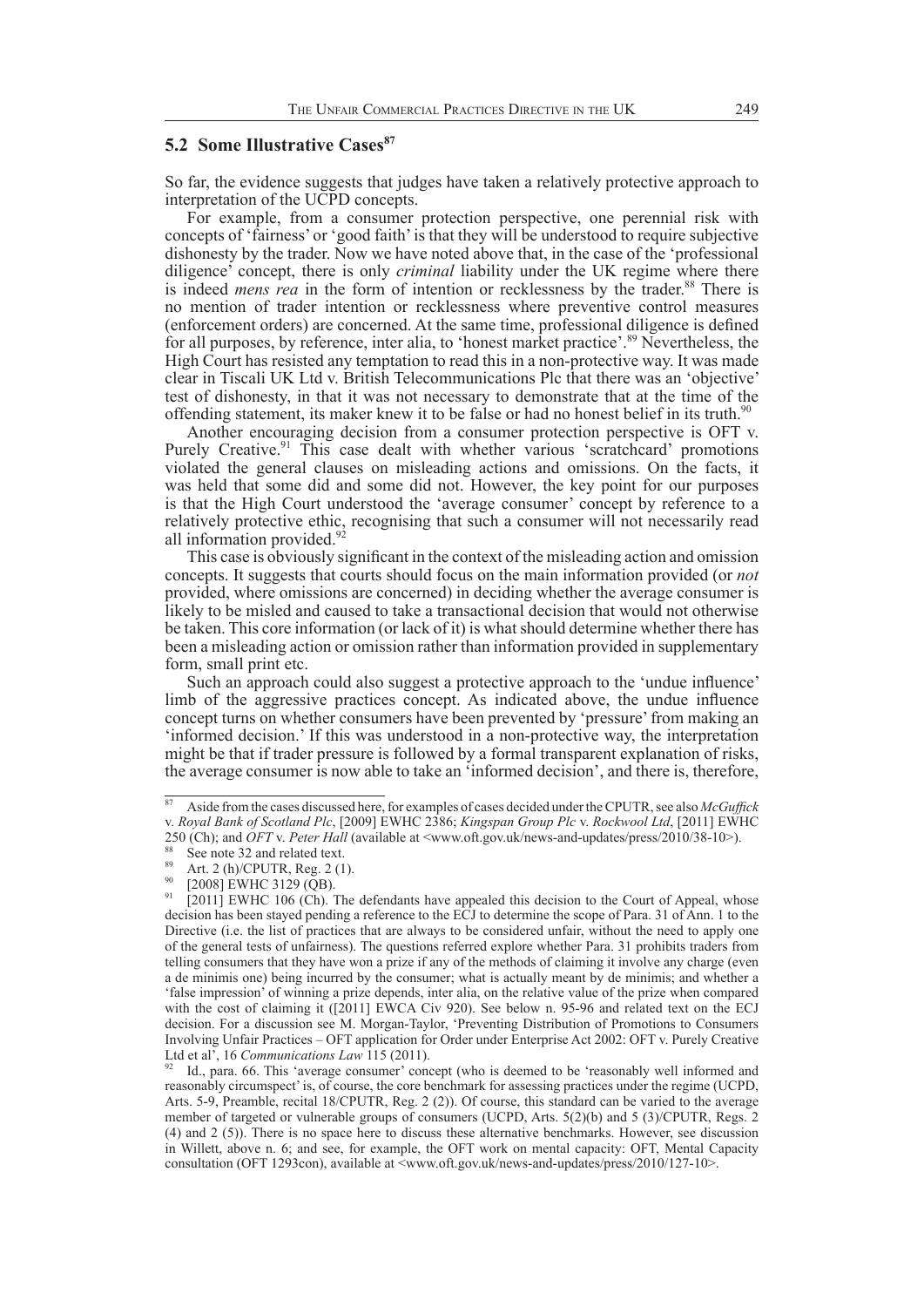no undue influence. However, if we follow the logic of the approach in the *Purely Creative* case, this would be an unlikely conclusion. Purely Creative, as we have seen, takes the line that consumers will not necessarily read all information provided. It seems to follow from this that standardised explanations of risks are *even less* likely to be read where the average consumer has been affected by pressure from the trader. In short, the Purely Creative decision suggests that, where there is significant trader pressure, this should raise a very strong presumption that the average consumer is likely to be prevented from making an 'informed decision' (a presumption that it should be very difficult to overturn by reference to evidence about standardised explanations as to the risks).

The most recent case was *Ashbourne Management Services Limited*. 93 The plaintiff in this case was the OFT, while the defendant was a company that specialised in recruiting gym members for fitness clubs across the country. The case concerned, inter alia, threats to report consumers to credit reference agencies for non-payment of sums allegedly due under the agreements with the gyms. For our purposes the important point is that the High Court decided that such threats amounted to aggressive practices where the sums in question were legitimately in dispute and where the sums were no more than claims for unliquidated damages. This seems to approach the aggressive practices concept in a relatively protective manner. It takes account of the very significant detrimental impact on consumers of being reported to a credit reference agency and therefore having a poor credit record that will affect future attempts to borrow money. Importantly, also, it seems to recognise that traders should not simply be viewed as having a legitimate interest in taking any otherwise legal action to protect their interests. They should be expected to take seriously any genuine dispute as to the validity of their claim.

## **6 Concluding Comments**

This article has demonstrated that the UK has implemented the UCPD via a mixture of preventive and criminal enforcement techniques, but that these techniques have been 'Europeanised' by the open-textured nature and significant breadth of application of the UCPD concepts. It has also shown that the UCPD may also lead to a more spontaneous (less direct) Europeanisation of UK private law, in particular by moving towards introducing remedies for certain violations of the UCPD concepts of fairness.

At the same time, we have demonstrated an important limit to the Europeanisation brought about by the UCPD. In the hugely important financial services sector, Article 3 (9) of the UCPD, inter alia, is likely to mean that the pre-existing domestic regime will not be significantly Europeanised by the UCPD concepts.

In the latter part of the article, we focused on the role of judges when it comes to the reception of the UCPD in the UK. It was argued that the UCPD's European concepts of fairness often have the potential to increase consumer protection in the UK, and that, so far, UK judges have been relatively protective in the way in which they have interpreted these UCPD concepts.

Of course, as we have noted many times throughout this article, the UCPD unfairness concepts are of a rather 'open-textured' nature. This means that, while they *can* (and have so far) been interpreted in relatively protective ways, they might also be interpreted in ways that are rather more grounded in values of trader self-interest and consumer self-reliance. For instance, for the purposes of the misleading action concept, it might be taken that consumers can be expected to read not only the 'headline' information, but also less prominent information that in some way qualifies or negates a misleading impression that has been given by the headline information. Further, to revisit the example of undue influence above, if this was understood in a non-protective way, it might be said that if trader pressure is followed by a formal transparent explanation of risks, the average consumer is now able to take an 'informed decision', and there is no undue influence.

<sup>93</sup> *Office of Fair Trading* v. *Ashbourne Management Services Limited, John Clayton-Wright and Dawne Clayton-Wright*, [2011] EWHC 1237 (Ch).